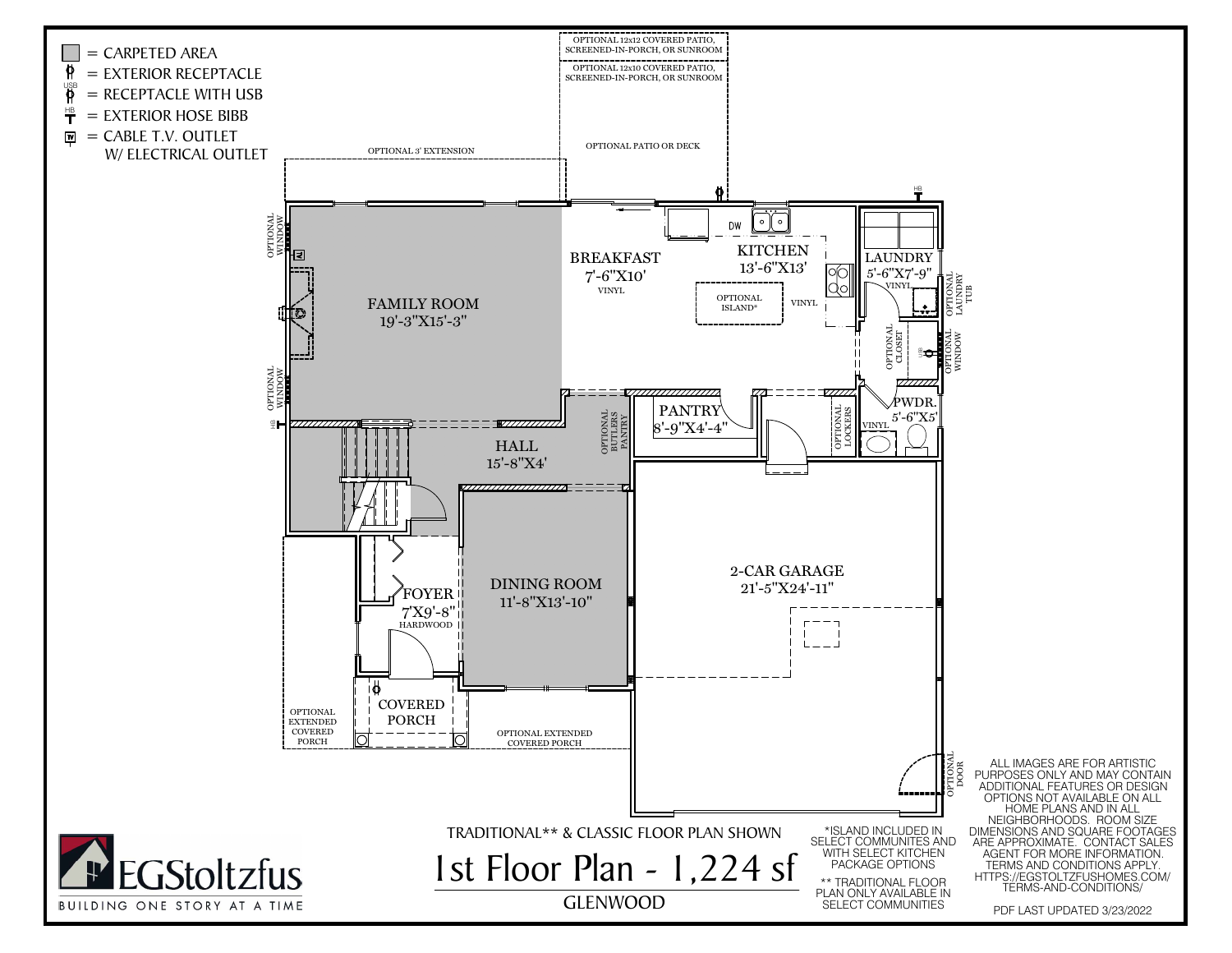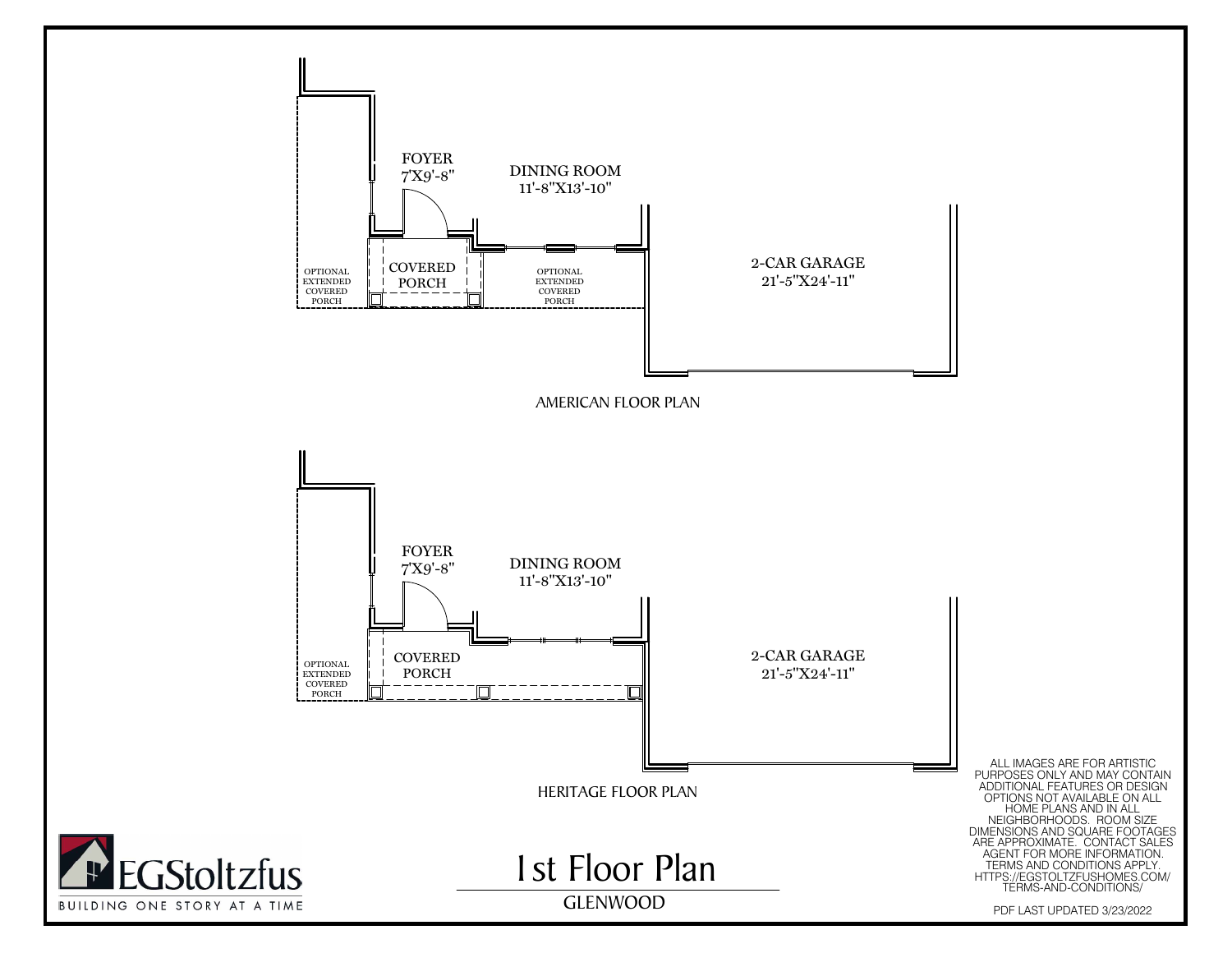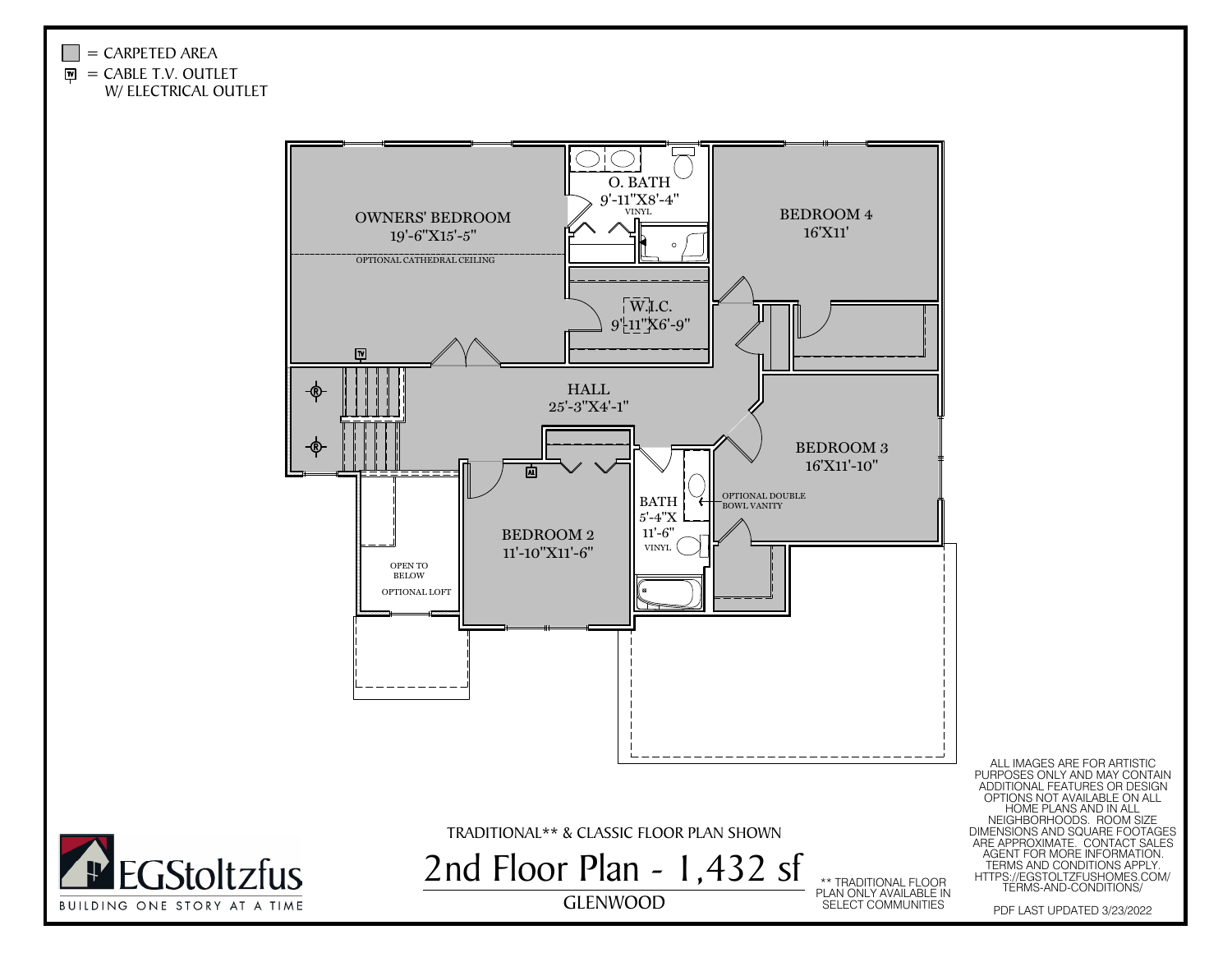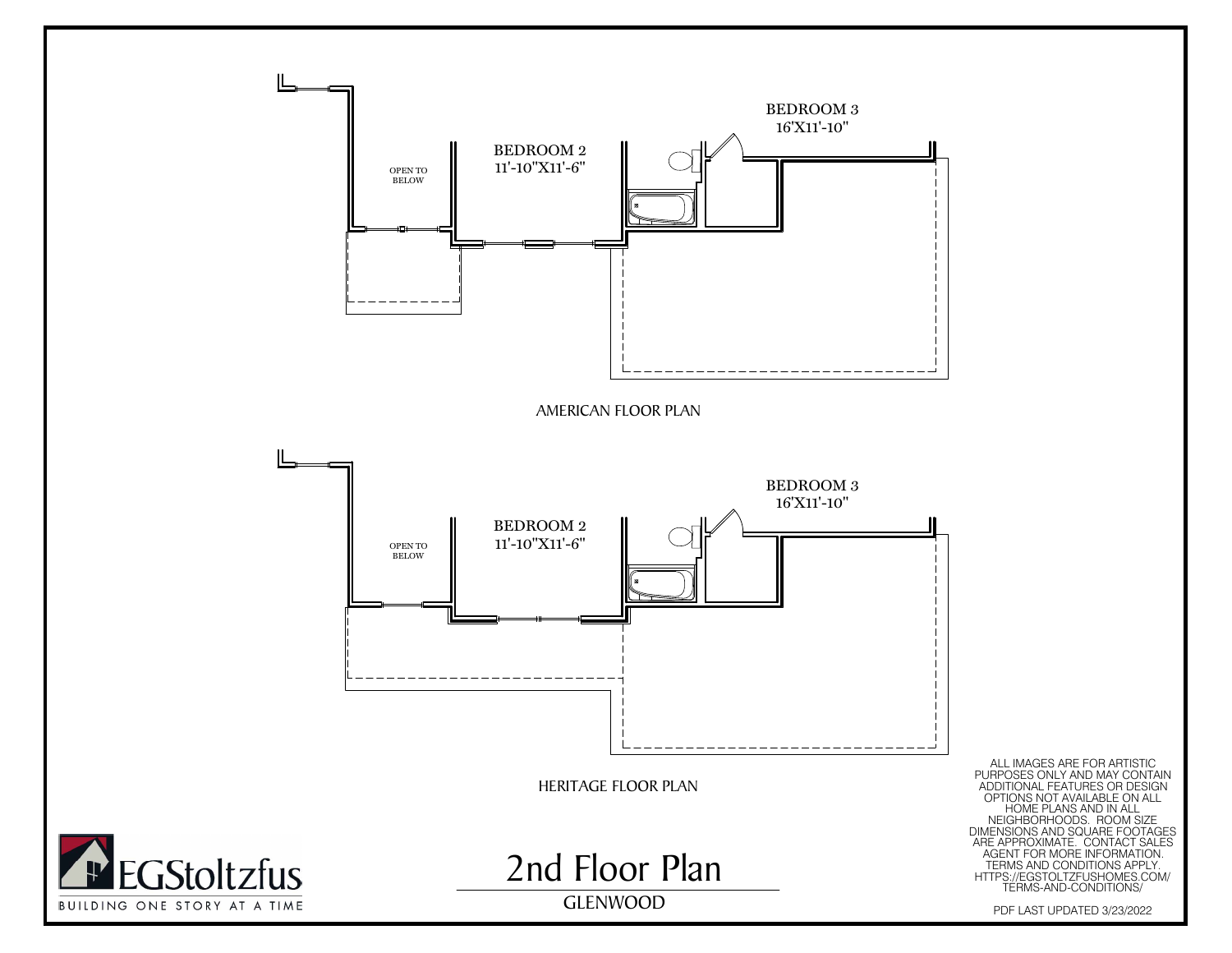





OPTIONAL LOFT



ALL IMAGES ARE FOR ARTISTIC<br>
THE MANUSCES ONLY AND MAY CONTAIN<br>
ADDITIONAL EFATURES OR DESIGN<br>
THE PURPOSES ONLY AVAILABLE ON ALL<br>
HOME PLANS AND MENSIONS AND SQUARE FOOTAGES<br>
ARE AGENT FOR MORE INFORMATION.<br>
HOME PURPOSAN



OPTIONAL LUXURY BATH<br>st & 2 nd Floor Options 1st & 2nd Floor OptionsGLENWOOD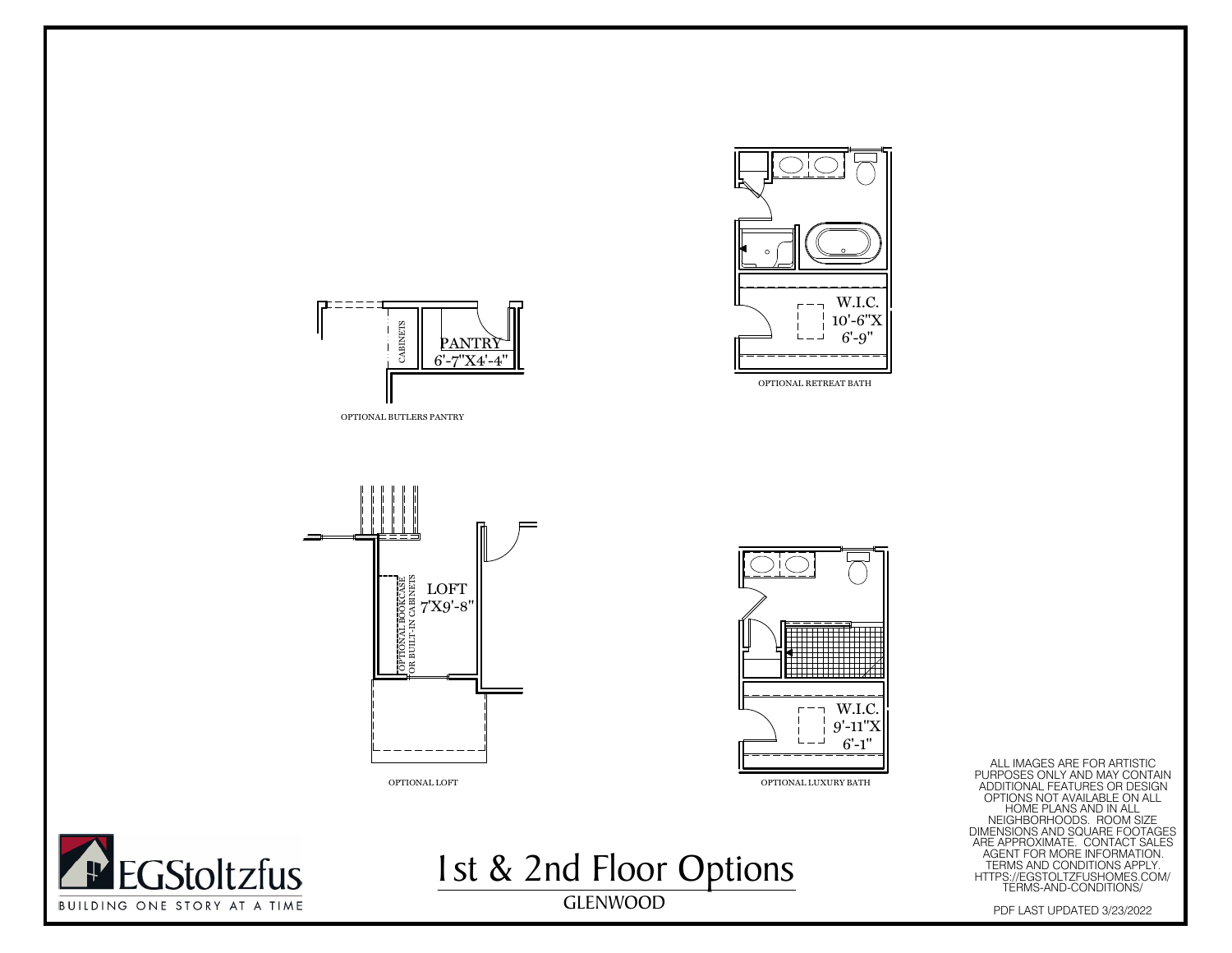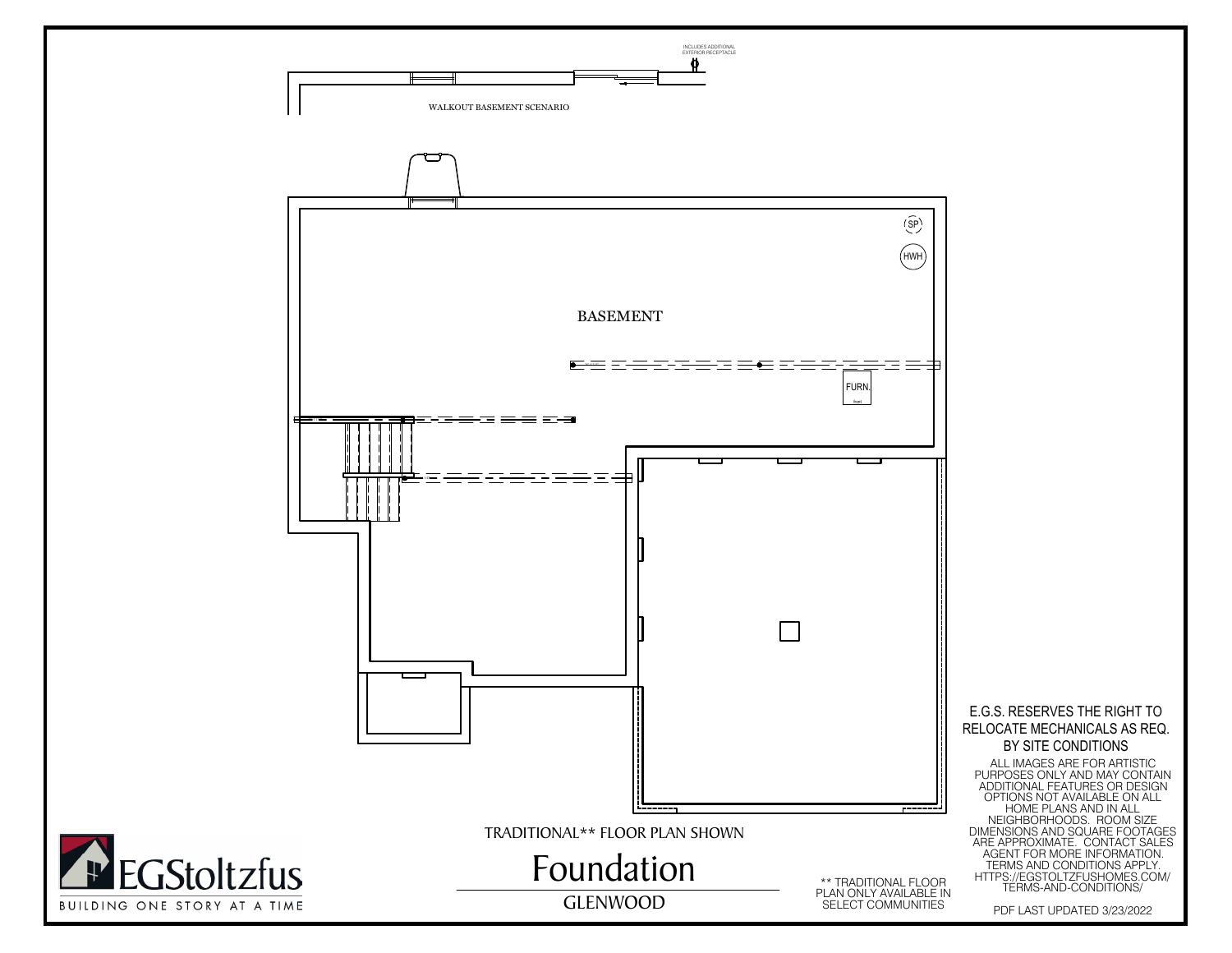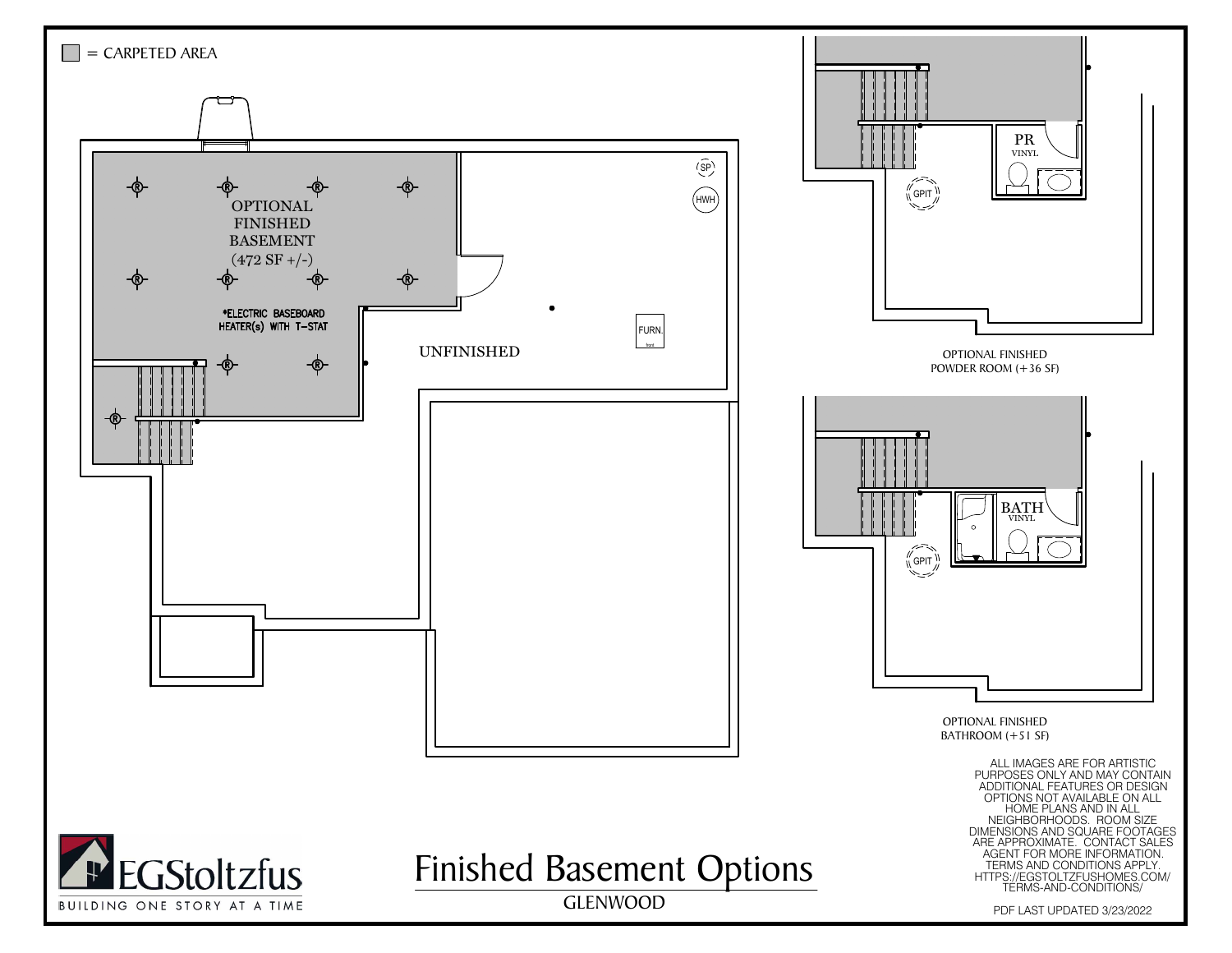